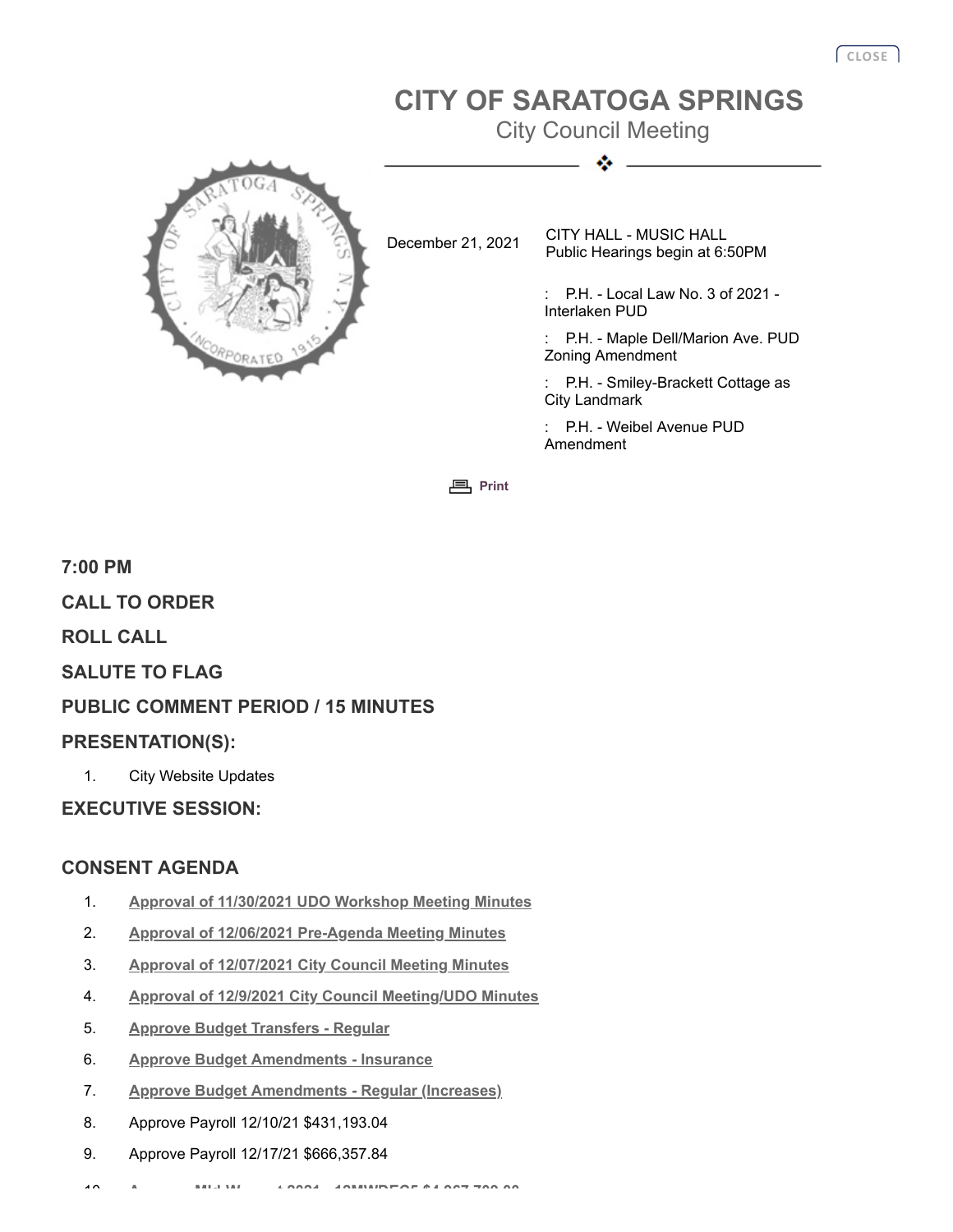- 10. **[Approve MId-Warrant 2021 12MWDEC5 \\$4,967,709.00](http://agenda.saratoga-springs.org/agendainternal/Bluesheet.aspx?ItemID=18177&MeetingID=533)**
- 11. **[Approve MId-warrant 2021 2021MWDEC3 \\$5,076,158.33](http://agenda.saratoga-springs.org/agendainternal/Bluesheet.aspx?ItemID=18175&MeetingID=533)**
- 12. **[Approve Mid-Warrant 2021 21MWDEC4 \\$4,309,216.55](http://agenda.saratoga-springs.org/agendainternal/Bluesheet.aspx?ItemID=18176&MeetingID=533)**
- 13. **[Approve Warrant 2021 21DEC2 \\$897,156.82](http://agenda.saratoga-springs.org/agendainternal/Bluesheet.aspx?ItemID=18173&MeetingID=533)**

#### **MAYOR'S DEPARTMENT**

- 1. **Announcement: [2022 Community Development Block Grant application period open](http://agenda.saratoga-springs.org/agendainternal/Bluesheet.aspx?ItemID=18201&MeetingID=533)**
- 2. Appointment: Design Review Commission Alternate
- 3. Appointment: Design Review Commission Alternate
- 4. Appointment: Design Review Commission
- 5. Appointment: Planning Board
- 6. **Discussion and Vote: [Accept the 2021-2022 Basketball Sponsors](http://agenda.saratoga-springs.org/agendainternal/Bluesheet.aspx?ItemID=18134&MeetingID=533)**
- 7. **Discussion and Vote: [Authorization for Mayor to Sign Addendum #1 with Pillar Design Studios LLC Pillar](http://agenda.saratoga-springs.org/agendainternal/Bluesheet.aspx?ItemID=18136&MeetingID=533) Designs**
- 8. **Discussion and Vote: [Approval to Pay Invoices #13530, #13553, #13595, #12972 and #13628 in Total](http://agenda.saratoga-springs.org/agendainternal/Bluesheet.aspx?ItemID=18165&MeetingID=533) Amount of \$1,253.50 to Walton's Sports Shops**
- 9. **Discussion and Vote: [Introduction to Ice Promotion](http://agenda.saratoga-springs.org/agendainternal/Bluesheet.aspx?ItemID=18155&MeetingID=533)**
- 10. **Discussion and Vote: [Approval to pay \\$15,000 invoice to RK Hite for work related to ROW services -](http://agenda.saratoga-springs.org/agendainternal/Bluesheet.aspx?ItemID=18137&MeetingID=533) Downtown Connector**
- 11. **Discussion and Vote: [Approval for Mayor to Sign Contract with Hite and Beaumont for Downtown](http://agenda.saratoga-springs.org/agendainternal/Bluesheet.aspx?ItemID=18133&MeetingID=533) Connector Trail**
- 12. **Discussion and Vote: [Authorization for the Mayor to Sign Agreement with Miller, Mannix, Schachner and](http://agenda.saratoga-springs.org/agendainternal/Bluesheet.aspx?ItemID=18037&MeetingID=533) Hafner for Legal Services**
- 13. Discussion and Vote: Donation of 40 Hours Sick Time from Employee #2615 to Employee #2947
- 14. **Discussion and Vote: [Authorization for the Mayor to sign renewal agreement with ESI for EAP in 2022](http://agenda.saratoga-springs.org/agendainternal/Bluesheet.aspx?ItemID=18169&MeetingID=533)**
- 15. Discussion and Vote: Authorize Mayor to execute Collective Bargaining Agreement between City and Police Administrative Officer's Unit
- 16. **Discussion and Vote: [SEQRA Evaluation for the Unified Development Ordinance](http://agenda.saratoga-springs.org/agendainternal/Bluesheet.aspx?ItemID=18013&MeetingID=533)**
- 17. **Discussion and Vote: [Adopt the Unified Development Ordinance](http://agenda.saratoga-springs.org/agendainternal/Bluesheet.aspx?ItemID=18011&MeetingID=533)**
- 18. Closing Comments

# **ACCOUNTS DEPARTMENT**

- 1. **Award of Bid: [Land Use Board Legal Counsel to Miller, Mannix, Schachner, and Hafner, LLC](http://agenda.saratoga-springs.org/agendainternal/Bluesheet.aspx?ItemID=18168&MeetingID=533)**
- 2. Appointment: Stacy Connors as Deputy Commissioner of Accounts
- 3. **Award of Bid: [Orthophosphate to Surpass Chemical](http://agenda.saratoga-springs.org/agendainternal/Bluesheet.aspx?ItemID=18138&MeetingID=533)**
- 4. **Award of Bid: [Municipal Solid Waste to County Waste](http://agenda.saratoga-springs.org/agendainternal/Bluesheet.aspx?ItemID=18141&MeetingID=533)**
- 5. **Award of Bid: [Landfill Post Closure to CT Male Associates](http://agenda.saratoga-springs.org/agendainternal/Bluesheet.aspx?ItemID=18144&MeetingID=533)**
- 6. **Award of Bid: [Landfill Gas Operation, Monitoring, and Maintenance to Wehran LFG Services, LLC](http://agenda.saratoga-springs.org/agendainternal/Bluesheet.aspx?ItemID=18143&MeetingID=533)**
- 7. **Award of Bid: [Precast Manholes, Catch Basins, Dry Wells, Risers, Frames & Covers to Pallette Stone](http://agenda.saratoga-springs.org/agendainternal/Bluesheet.aspx?ItemID=18154&MeetingID=533) Corp.**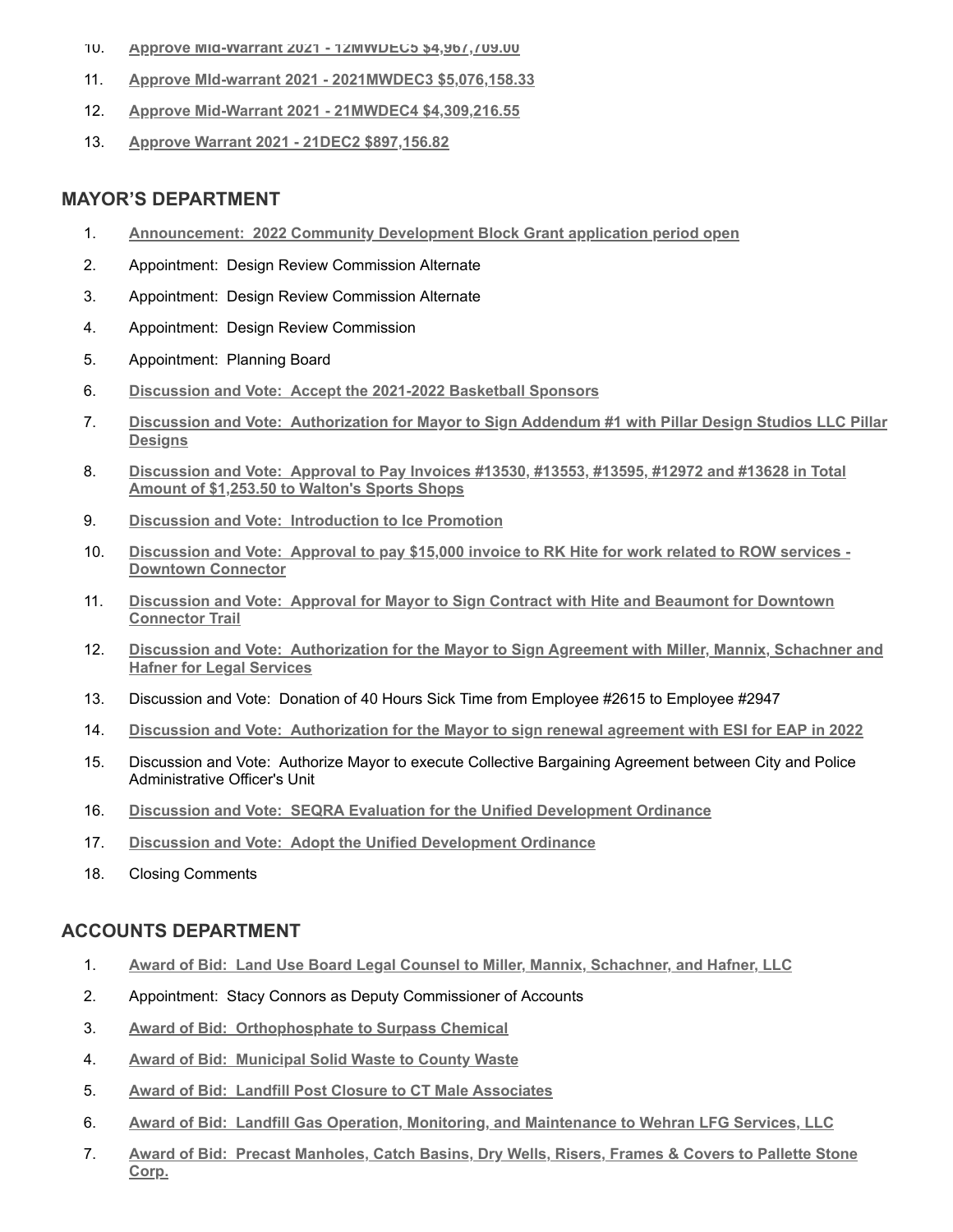- 8. **Award of Bid: [Portable Barrier System to Advanced Security Technologies, LLC](http://agenda.saratoga-springs.org/agendainternal/Bluesheet.aspx?ItemID=18145&MeetingID=533)**
- 9. **Discussion and Vote: [Authorization for Mayor to Sign Contract with Advanced Security Technologies for](http://agenda.saratoga-springs.org/agendainternal/Bluesheet.aspx?ItemID=18132&MeetingID=533) Vehicle Barriers**
- 10. **Discussion and Vote: [Authorization for Mayor to Sign Contract with Adirondack Cabling and Security](http://agenda.saratoga-springs.org/agendainternal/Bluesheet.aspx?ItemID=18162&MeetingID=533)**
- 11. **Discussion and Vote: [Adopt Local Law #3 Interlaken PUD](http://agenda.saratoga-springs.org/agendainternal/Bluesheet.aspx?ItemID=18152&MeetingID=533)**
- 12. **Discussion and Vote: [Smiley Brackett Zoning Amendment](http://agenda.saratoga-springs.org/agendainternal/Bluesheet.aspx?ItemID=18153&MeetingID=533)**
- 13. **Discussion and Vote: [SEQRA Evaluation for Maple Dell PUD](http://agenda.saratoga-springs.org/agendainternal/Bluesheet.aspx?ItemID=18196&MeetingID=533)**
- 14. **Discussion and Vote: [Zoning Amendment for the Marion Avenue Maple Dell Planned Unit Development](http://agenda.saratoga-springs.org/agendainternal/Bluesheet.aspx?ItemID=18197&MeetingID=533)**
- 15. **Discussion and Vote: [Authorization for Mayor to Sign Contract with Saratoga Springs City Center for](http://agenda.saratoga-springs.org/agendainternal/Bluesheet.aspx?ItemID=18190&MeetingID=533) Inauguration**

#### **FINANCE DEPARTMENT**

- 1. Appointment: Climate Smart Committee
- 2. **Discussion and Vote: [2022 Tax Rate Approvals](http://agenda.saratoga-springs.org/agendainternal/Bluesheet.aspx?ItemID=18181&MeetingID=533)**
- 3. **[Discussion and Vote:](http://agenda.saratoga-springs.org/agendainternal/Bluesheet.aspx?ItemID=18179&MeetingID=533) City Fees 2022**
- 4. **Discussion and Vote: [Approve Title and Salary for "Micro-Computer Systems Manager"](http://agenda.saratoga-springs.org/agendainternal/Bluesheet.aspx?ItemID=18211&MeetingID=533)**
- 5. **Discussion and Vote: [Approval to Pay Invoices to Kevin Kling in the amount of \\$56.90 for IT-related](http://agenda.saratoga-springs.org/agendainternal/Bluesheet.aspx?ItemID=18189&MeetingID=533) Expenses**
- 6. **Discussion and Vote: Authorization for the Mayor to Sign Agreement for Payment In Lieu Of Taxes (Pilot) [Between and Among the City Of Saratoga Springs, 43 Allen Housing Development Fund Company, Inc.,](http://agenda.saratoga-springs.org/agendainternal/Bluesheet.aspx?ItemID=18180&MeetingID=533) 43 Allen Drive, LLC And Peerless Property Holdings, LLC**
- 7. **Discussion and Vote: [Authorization for Mayor to sign ClearGov Agreement for Cloud-Based Budget](http://agenda.saratoga-springs.org/agendainternal/Bluesheet.aspx?ItemID=18204&MeetingID=533) Transparency Program**
- 8. **Discussion and Vote: [Budget Amendments Benefits](http://agenda.saratoga-springs.org/agendainternal/Bluesheet.aspx?ItemID=18183&MeetingID=533)**
- 9. **Discussion and Vote: [Budget Transfers Benefits](http://agenda.saratoga-springs.org/agendainternal/Bluesheet.aspx?ItemID=18184&MeetingID=533)**
- 10. **Discussion and Vote: [Budget Transfers Payroll](http://agenda.saratoga-springs.org/agendainternal/Bluesheet.aspx?ItemID=18185&MeetingID=533)**
- 11. Discussion: Closing Comments

### **PUBLIC WORKS DEPARTMENT**

- 1. **Discussion and Vote: [Authorization for Termination of Contract With Surpass Chemical Co Inc for](http://agenda.saratoga-springs.org/agendainternal/Bluesheet.aspx?ItemID=18199&MeetingID=533) Orthophosphate**
- 2. **Discussion and Vote: [Authorization for Termination of Contract With Casella Waste Systems, Inc for](http://agenda.saratoga-springs.org/agendainternal/Bluesheet.aspx?ItemID=18200&MeetingID=533) Municipal Solid Waste**
- 3. **Discussion and Vote: [Authorization for Mayor to Sign Contract with CT Male for Post Closure Gas](http://agenda.saratoga-springs.org/agendainternal/Bluesheet.aspx?ItemID=18156&MeetingID=533) Monitoring**
- 4. **Discussion and Vote: [Authorization for Mayor to Sign Contract with Wehran for Landfill Operations,](http://agenda.saratoga-springs.org/agendainternal/Bluesheet.aspx?ItemID=18139&MeetingID=533) Monitoring & Maintenance Services**
- 5. **Discussion and Vote: [Authorization for Mayor to Sign Addendum #1 with CT Male for Geyser Crest Well](http://agenda.saratoga-springs.org/agendainternal/Bluesheet.aspx?ItemID=18159&MeetingID=533) #7**
- 6. **Discussion and Vote: [Authorization for Mayor to Sign Addendum # 1 with CPL Engineering for](http://agenda.saratoga-springs.org/agendainternal/Bluesheet.aspx?ItemID=18060&MeetingID=533) Professional Services for the Water Treatment Plant Intake Valve**